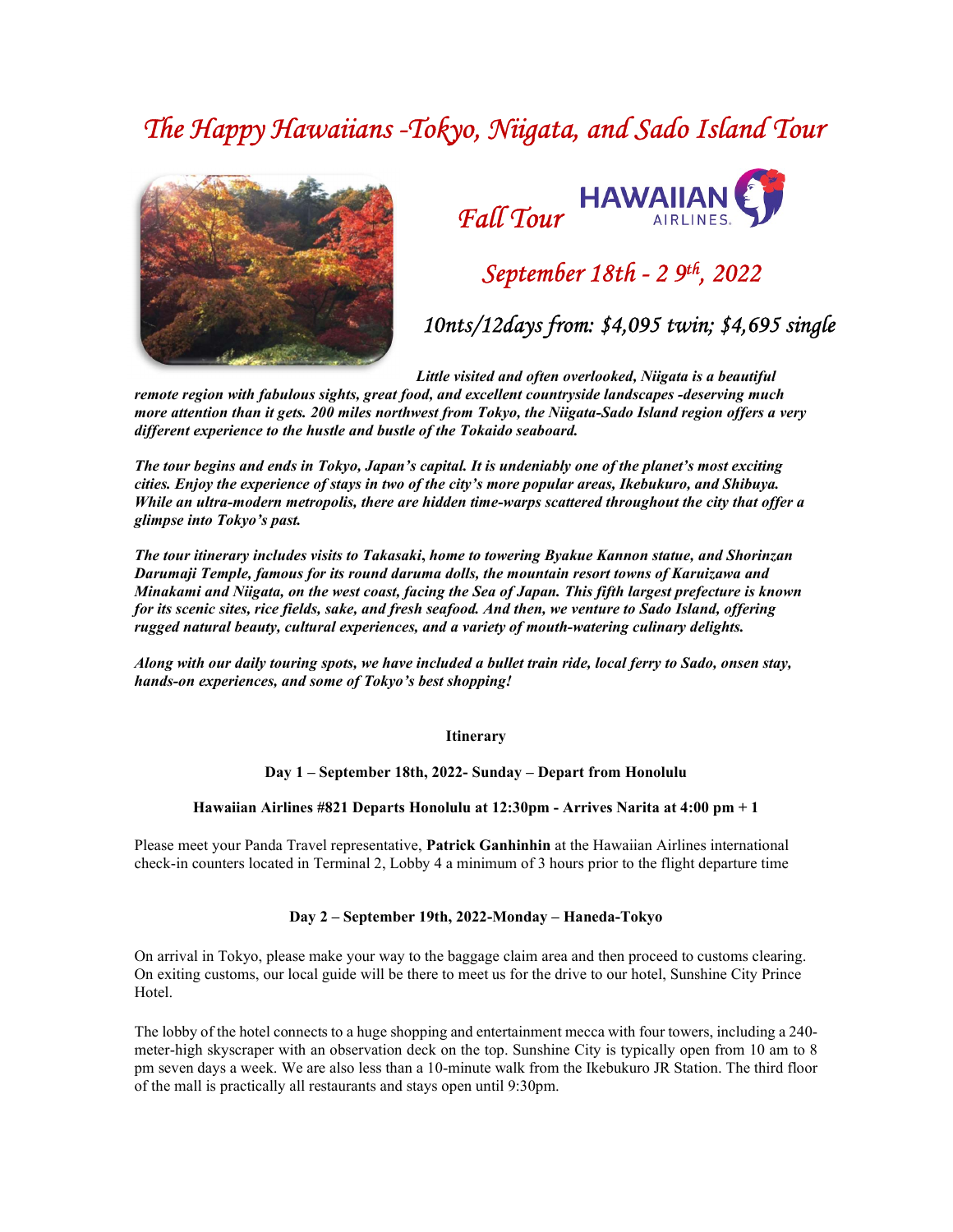There is 24-hour Family Mart convenience store right off the lobby in case you would like to pick up food, snacks, or beverages. Within a 5-minute walk is a 24-hour supermarket, Seiyu, in case all you want is a light dinner bento to bring back to the room.

While most of the mall stores will be closing by 8:00pm, the third floor offers a variety of dining and the restaurants are typically open until 9:30pm.



Sunshine City Prince Hotel & lobby Family Mart in hotel lobby



Accommodations: Sunshine City Prince Hotel

Day 3 – September 20th, 2022-Tuesday – Tokyo (B)

After breakfast, please meet your guide in the lobby by 9:30am as we are off on our first full day of touring.

The morning begins with a visit to Ameyoko Shopping Street, famous throughout Japan for its wide variety of products.

The name "Ameyoko" is a short form for "Ameya Yokocho" (candy store alley), as candies were traditionally sold there. Alternatively, "Ame" also stands for "America", because a lot of American products used to be available there when the street was the site of a black market in the years following WWII.

You can get just about EVERYTHING here, clothes, bags, cosmetics, fresh fish, dried squid and spices are sold along Ameyoko. It is quite the scene to just walk around through the very crowded and narrow streets. An awesome place to sightsee, shop and eat! Enjoy some free time here to explore on your own.



Ameyoko is a great spot to stock up on all your omiyage favorites

From here, we are off to spend some quality time at Tokyo's largest Daiso at Alcakit Kinshicho, one of the largest shopping malls in the region, right beside the JR Kinshicho Station. This Daiso takes up an entire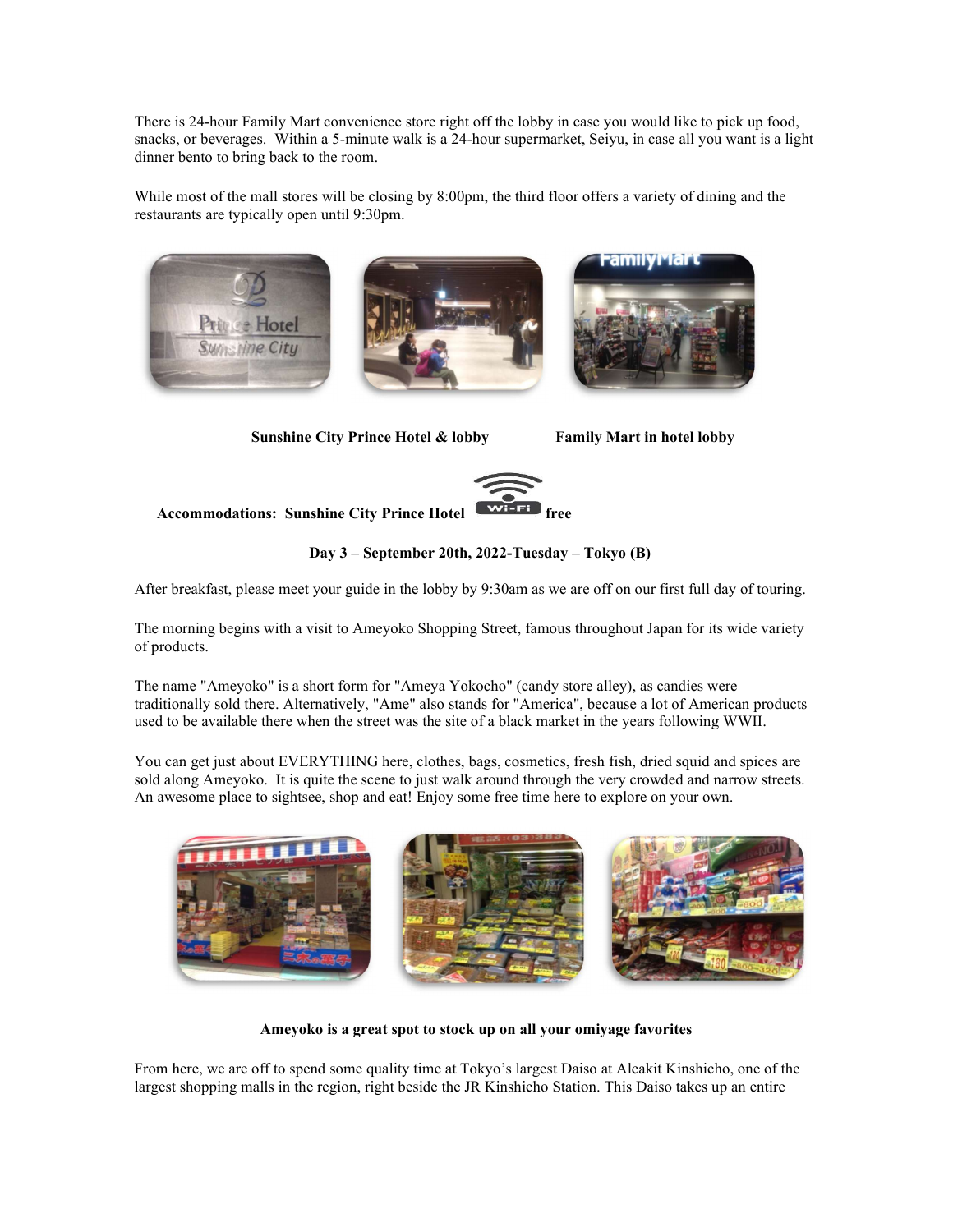floor and when you see it, the only words imaginable will be "Oh my gosh, this place is HUGE!". Enjoy free time here for shopping and lunch on your own.

We will return to our hotel by 3:00pm and the remainder of the afternoon and evening is free. You might have already noticed that Ikebukuro is one of Tokyo's most dynamic and down-to-earth neighborhoods. It really does not disappoint. For those who may not be familiar with the area, your Panda Travel escort will set a meeting time for a walking tour of the area.



## Day 4 – September 21st, 2022-Wednesday – Tokyo-Takasaki (B/L)

The morning begins with a drive to Takasaki, an often-forgotten city in Gunma Prefecture. With a population of just under 400,00, it offers all the comforts of a big Japanese city, a good mix of city and country life combined. The drive time is approximately 2.5 hours, and a rest stop will be made on the way.

Once here, a visit to Takasaki Byakue Dai-Kannon, the chalk-white statue of Kannon soaring into the sky over the city is impressive as well a symbol of Takasaki. Constructed in 1936, the statue, Goddess of Mercy stands at a height of almost 42 meters and weighs 6,000 tons. There are 9 levels inside, with 20 Buddha statues placed at each level. You can walk inside and climb up the 146 stairs to the statue's shoulder for a wonderful view of the surrounding area. Now, in autumn, enjoy the maple leaves.

Now, off for lunch at a local restaurant.

This afternoon's touring begins with a visit to explore Dokutsu Kannon, a Buddhist cave that houses 33 statutes of deities, gently lit to create a somber, spiritual atmosphere. Built around 100-years ago, this 400 meter-long tunnel took around 50-years to carve out by hand.

Once entering the tunnel, a fantasy world appears, beginning with a cool breeze and the feeing you are entering a new world. The atmosphere inside is very dim and quiet with the Kannon statues all lit up looking solemn giving the visitor a strong spiritual feeling. Close-by is Tokumeien, the most famous Japanese garden of the Kanto region displaying beautiful scenery with seasonal foliage.

Now, off to our hotel for the evening, Hotel Metropolitan Takasaki, directly connected to the JR Takasaki Station and adjacent shopping mall. Our arrival will be by 4:15pm and the remainder of the afternoon and evening is free.

For those who may be interested, it is a short walk to visit the remains of Takasaki Castle. Very little remains of the castle except for a small section of the San-no-maru and moat. The grounds make for a nice leisurely walk. There is a small entrance fee.



### Accommodations: Hotel Metropolitan Takasaki

## Day 5 – September 22nd, 2022 - Thursday – Takasaki-Karuizawa (B/L/D)

After breakfast, please meet your guide in the lobby by 9:00am.

The morning begins with a visit to Daruma no Furusato Daimonya, a shop specializing in the handicraft of daruma beloved as talismans making wishes come true while carrying the spirit of persistence through the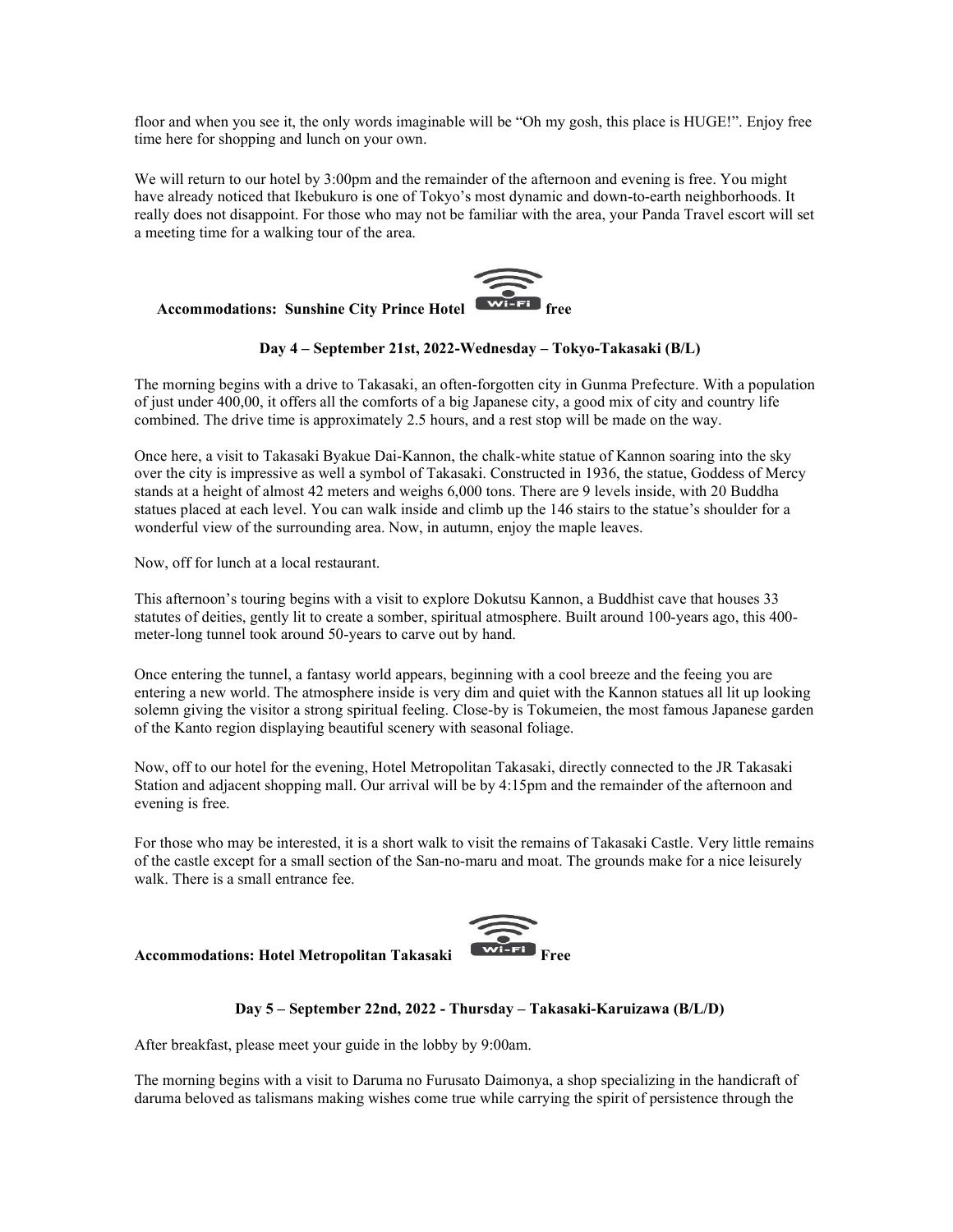ups and downs of life. Besides observing the production of these daruma by skillful artisans we will enjoy a daruma painting hands-on experience. You can also purchase completed ones as a souvenir from Takasaki.

Next, lunch at a local restaurant, togeno kamamesshi, a tasty treasure box served in a unique shaped pottery container. When visiting this area, it is a must-have. This rice bowl dish has been served since 1958 and consists of Bamboo shoots, burdock root, chestnuts along with other ingredients.

This afternoon we make our way to Karuizawa via the Usui Pass, a significant traveling route during the Edo Period. It was considered one of the pats on Nakasendo, one of the "Edo Five Routes", which connected Tokyo with five different provinces throughout Japan.

Along the way enjoy viewing Usui Third Bridge, more commonly known as Magane-bashi Bridge. Constructed of bricks and measuring 31-meters tall and 91-meters long, it was completed in 1892. It is the largest arched brick bridge in Japan and designated as an important cultural property.

As we approach the bridge from the road, enjoy the impressive views. Make sure to have your camera ready!

Now, off to a superb viewing sport, Usui observatory, situated at 1200-meters above sea level offers beautiful mountainous views of the Gunma prefecture and Mt. Asama.

Now, off to our hotel for the evening, Karuizawa Prince Hotel, nestled among scenic natural beauty. Our arrival will be by 4:30pm, followed by buffet dinner at 6:00pm. Take a walk around the grounds and enjoy the foliage.

#### Accommodations: Karuizawa Prince Hotel, West Wing



After breakfast, please meet your guide in the lobby by 8:45am as we are off on another full day of touring.

The morning begins with a visit to Kumoba Pond, one of the 3 major nature attractive spots in Karuizawa town. Nicknamed the Swan Lake, the fall colors reflect vividly in the water. While a beautiful spot yearround, autumn is when it shines best with its autumn colors.

From here, a visit at Karuizawa Shiraito Falls, located in the forests. Shiraito no Taki literally means "the waterfall of white threads", which aptly describes its appearance, as multiple streaks of water drape over the surface forming what seems like a white curtain. Just below the Shiraito, there is a secondary waterfall that is shaped such that water cascades over several steps.

Its lunch time and we will make a shop at a popular roadside area, Michino eki Takumi no sato. Enjoy time to shop and have lunch on your own.

As we make our way to Minakami, enjoy apple picking. It is a perfect autumn hands-on autumn experience.

Now, off to our hotel for the evening, Gensenyu No Yado Matsunoi, a ryokan that features beautiful natural springs. Our arrival will be by 4:30pm, followed by a buffet dinner at 6:00pm. Do enjoy the onsen before and after dinner.



Accommodations: Gensenyu No Yado Matsunoi **Executive Pree- Japanese style rooms**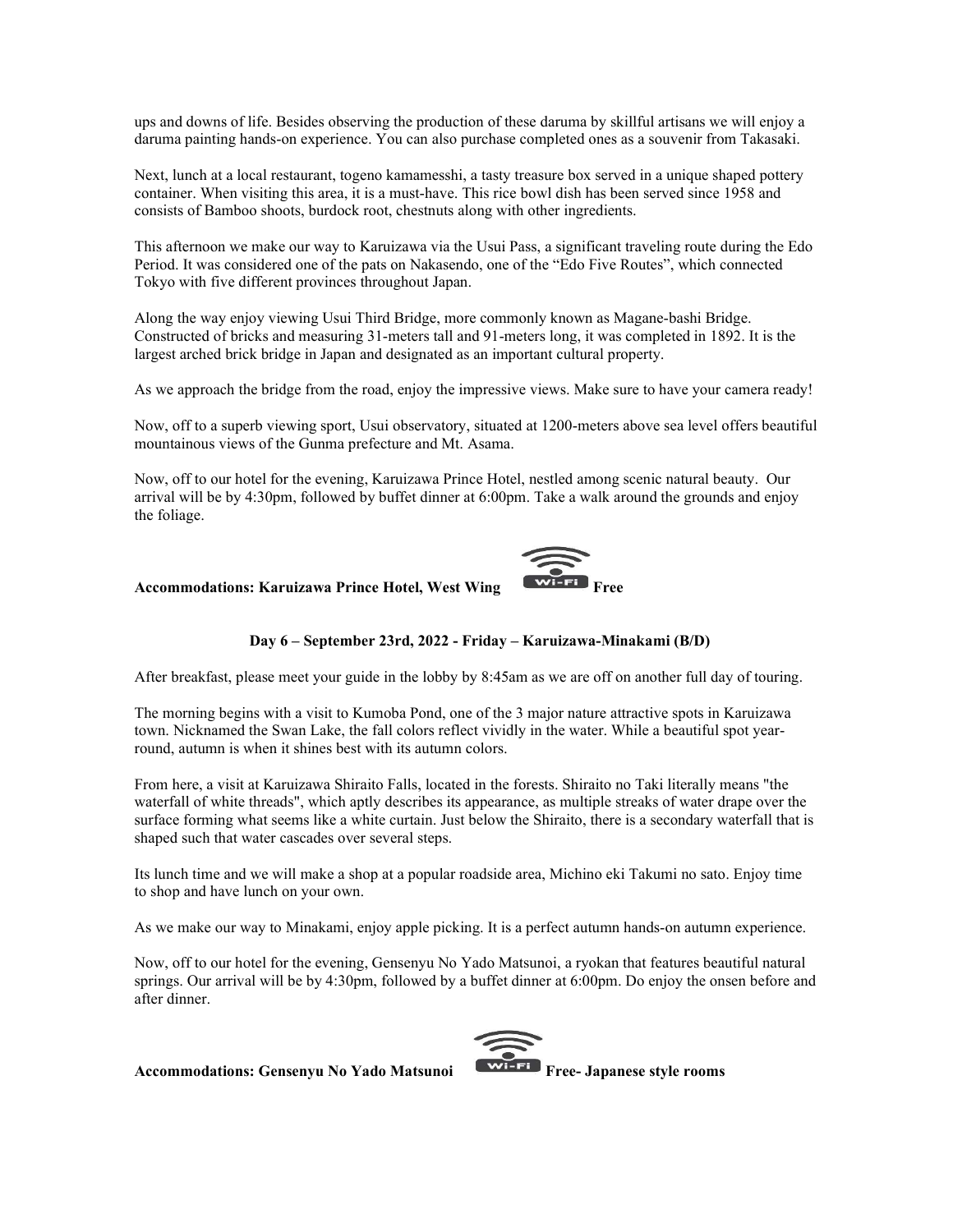### Day 7 – September 24th, 2022 - Saturday – Minakami-Niigata (B/L)

After breakfast, please meet your guide in the lobby by 9:30am as we make our way to Niigata.

The morning begins with a ride on the Tanigawadake Ropeway, a 15-minute ride that whisks us up the side of Mt. Tanigawa, one of Japans' famous mountains. Once there, enjoy panoramic views across the area.

Next, a fun visit to Ponshukan Echigoyuzawa, a sake museum where you can sample the leading brands of sake produced by Niigata's 95 breweries. Vending machines offer 117 different brands of sake with a list of rankings to help you in making choices. Not only that, you can bathe in it, a special mix of sake and alkaline hot spring water.

Now, lunch at Uono no sato, Uonuma's largest souvenir shop. After lunch, enjoy free time to shop for local and unique items such as Koshihikari rice from Minamiuonuma, considered to be the finest of Japanese rice. There is also local sake from Echigo, traditional Japanese snacks, sweet and salty.

Do not forget to try the bamboo dumpling soft ice cream. It is famous and popular.

Now, off to Niigata and they drive time is approximately two hours. As we get closer, a visit to the Niigata Furusato Village Bazar, a roadside station offering a wide variety of local flavor. At the bazar pavilion discover an assortment of specialty sake, rice, and fish products from the many towns and village across Niigata.

The entrance offers a nice flower garden that changes with the season. At this time of the year, enjoy viewing the dahlias, gorgeous flowers that bloom from midsummer through autumn. Close by is a park built in the image of the great Shinano river flowing into the Sea of Japan.

Now, off to our hotel, Hotel Okura Niigata, a four-star luxury on the banks of the Shinano River. This modern hotel is right in the heart of Niigata. Our arrival will be by 6:00pm and the remainder of the evening is free.

#### Accommodations: Hotel Okura Niigata

![](_page_4_Picture_10.jpeg)

Day 8 –September 25th, 2022 - Sunday – Niigata-Sado (B/L/D)

After breakfast, please meet your guide in the lobby by 8:30am as we are off to Sado Island, off the coast off the coast of Niigata Prefecture and is one of Japan's largest islands.

We will be taking a ferry ride to Sado Island from the Port of Niigata. Our bus will also be traveling with us. The travel time is approximately 2.5 hours.

Welcome to Sado Island, also known as the Butterfly Island due to its outlines. Occupied by people for more than 10,000 years, this historic island's name appears in the Records of Ancient Matters "Kojiki", which is Japan's oldest historical record and the Chronicles of Japan, "Nihon-Shoki", which is the oldest chronicles of Japan.

Due in part to the maritime climate created by the confluence of warm and cold ocean currents and the wealth of natural produce growing on its unique terrain, the interactions of people coming and going here over the years have fostered a unique history and culture. Known as an island of treasures representing a microcosm of Japan's appeal, Sado in recent years has attracted the attention of both Japanese travelers as well as many from overseas.

On arrival in Sado, time for lunch, Japanese style at a local restaurant.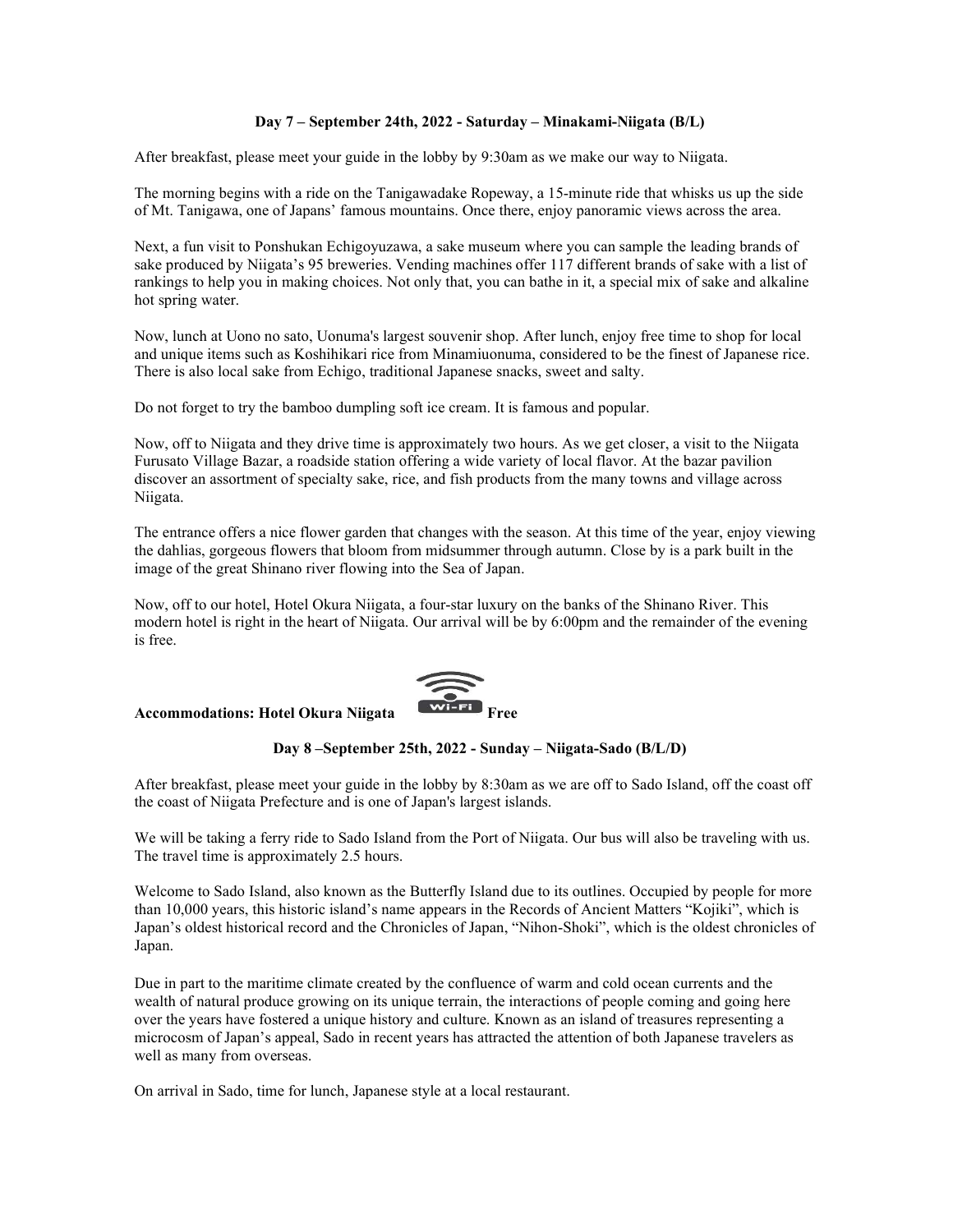Our afternoon of touring begins with a fun tarai bune (tub boat) ride. It is a traditional Japanese fishing boat found mainly on Sado Island and used for catching abalone and other mollusks. The design originated from need to fish in the narrow coves formed by earthquakes. Now they are used only in six small fishing villages, having survived due to their low cost and durability.

"These tub boats are made of local sugi (Japanese cedar) and madake (timber bamboo). The construction is the same as Japanese coopering, except that the bottom of the tub boat is slightly concave, and the boats are oval. The planking is doweled together with bamboo nails, but the braided bamboo hoops are what really hold these boats together. The braiding of the hoops is now an extremely rare skill. Each hoop is comprised of four 45-foot-long strips of bamboo. The hoops are pounded onto the hull, and each must fit precisely since the hull is slightly tapered. "

![](_page_5_Picture_2.jpeg)

Next, we will be visiting Sado Island Taiko Centre, also called Tatakokan was built from local Sado Island timber and features large balconies that overlook Mano Bay and the Osado mountain range, providing visitors with stunning natural views all year round.

Tatakokan is home to two huge taiko drums that were hand-carved from an enormous 600-year-old keyaki (Japanese zelkova) log by members of the Taiko Performing Arts Ensemble Kodo. These one-of-a-kind drums are on display, and we will enjoy a hands-on Japanese drum session. While playing, listen to the drums' deep vibrations echo throughout the wooden hall and surrounding hills.

Now, off to our hotel, Tabino Hotel Sado, opened in July of 2018. The hotel's exterior is based on bamboo and the interiors are accented with traditional Japanese touches. Enjoy the comfortable room featuring tall windows. The large public bath is filled with deep sea water.

As a suggestion, do take a moment to visit the roof top for incredible views of the sunset and sunrise.

Our arrival will be by 5:45pm followed by a western dinner at a local restaurant. Dinner time is set for 6:30pm.

## Accommodations: Tabino Hotel Sado **Example 20** Free

![](_page_5_Picture_9.jpeg)

## Day 9 –September 26th, 2022 - Monday – Sado-Niigata (B/L)

After breakfast, please meet your guide in the lobby by 8:30am as do some more local touring before making our way back to Niigata this afternoon.

The morning begins with a visit to the Sado Kinzan Gold Mine, the remains of a once flourishing large gold and silver mine on the island, annually producing nearly 400 kg of gold as well as smaller amounts of silver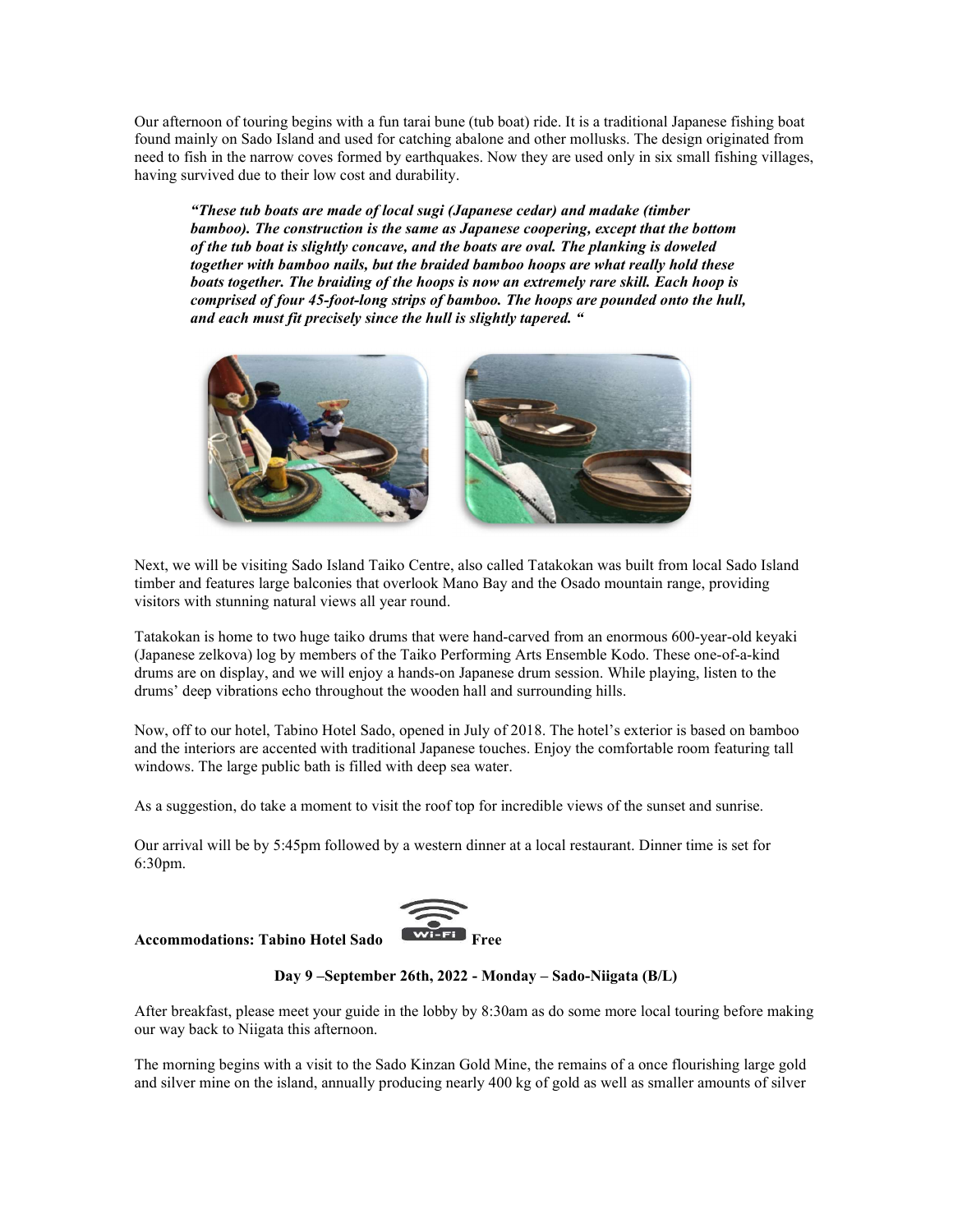and copper. The mine was in operation throughout the Edo Period. and served as a major source of funding for the Tokugawa Shogunate which directly controlled Sado Island and its mines.

![](_page_6_Picture_1.jpeg)

#### Sado Gold Mine

From here we are off to the Sado Gold Park, a hands-on facility is a hands-on facility on the old site of Nishimikawa Gold Dust Mine. This mine dates back over 1,000 years and while no longer in operation you can get an idea of what the gold mining process looked like. You will also have an opportunity to try your hand at panning for gold. Who know, you might just hit the jackpot.

 From here, lunch at a local restaurant followed by a visit to Sado Rekishi Densetsukan, where full-size robots tell the history and legends of Sado. This museum has many displays centering around Sado's history. Famous scenes with historical significance are introduced by the robots in elaborate clothing which are exact replicas of historical figures.

We now make our way to the Ryotsu Port for the ferry ride back to Niigata. Arrival at our hotel by 7:00pm, the remainder of the evening is free.

Accommodations: Hotel Okura Niigata

![](_page_6_Picture_7.jpeg)

Day 10 – September 27th, 2022 - Tuesday – Niigata-Tokyo (B)

After breakfast, please meet your guide in the lobby by 8:45am. After a half-day tour of Niigata, we are off to Tokyo.

The morning begins with a visit to the Northern Culture Museum, an open-air museum that is the legacy of eight generations of the Ito family. The museum originally served as the mansion of Ito Bunkichi, who lived during the Edo Period and was one of the greatest landowners in Japan. Today, the museum houses calligraphy and ceramics, lacquer ware and documents related to Ito Family's history. The poet Aizu Yachi spent the last days of his life in a building, which is now a part of the museum complex. Here you can find copies of his works and documents related to him. You can also visit the garden; it is a "walking" garden with a big pond.

Next, a visit to Niigata Senbei Okoku, a museum, factory, and gift shop where you can watch the artisans as they make senbei, each producing 2,000-3,000 per day. In total, approximately 4 million are produced here per day.

As the largest rice producing prefecture, Niigata the production of rice confectionery is also the largest in Japan. Here at Senbei Okoku, which means "the kingdom of rice crackers," enjoy the opportunity to try roasting rice crackers by hand, then eat the freshly baked crackers.

Do not forget to drop in at the souvenir shop as they offer a wide variety of items as well as original items that can only be purchased here.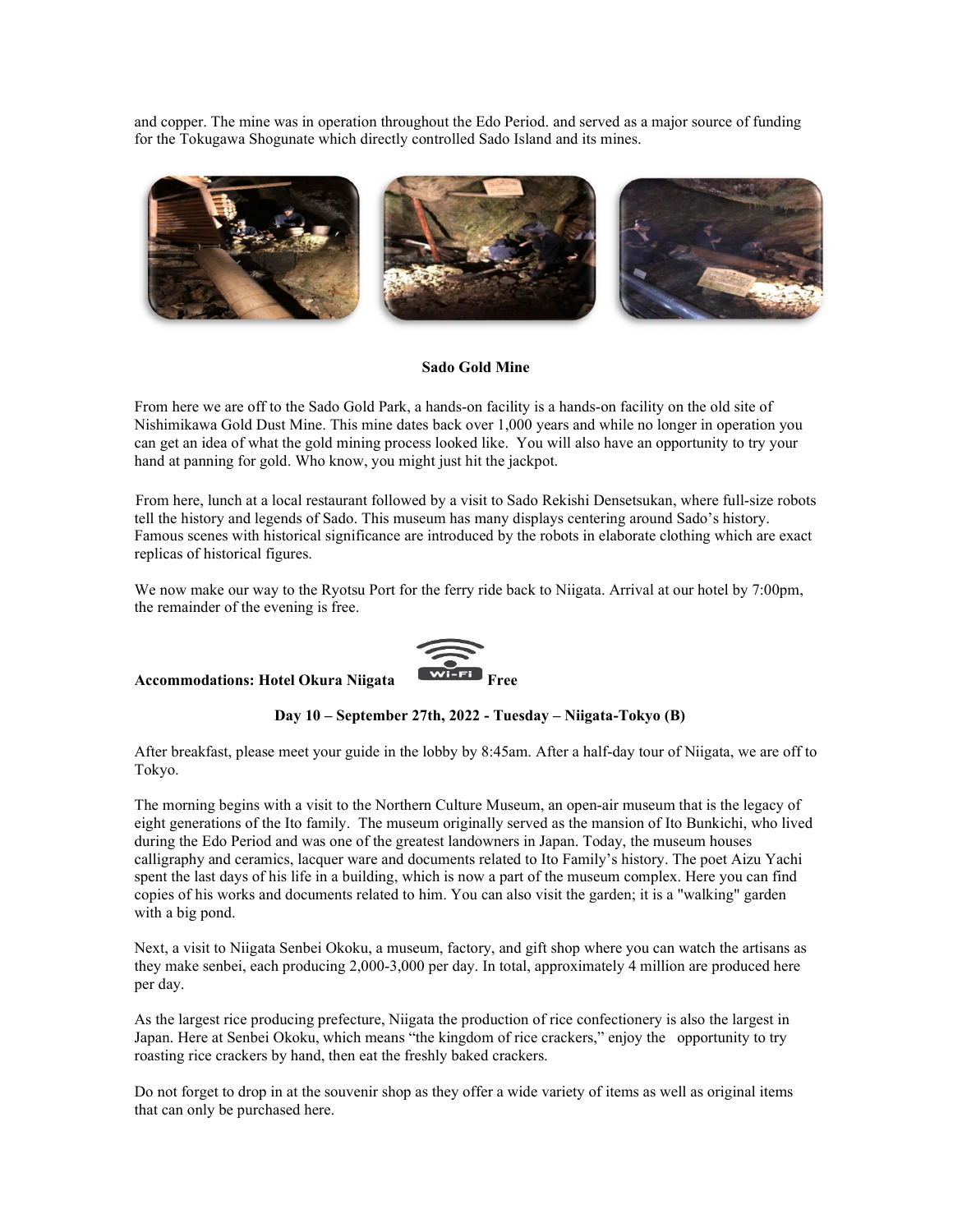We now make our way to the JR Niigata Station for the bullet train ride to Tokyo on Max Toki 324, departing at 2:13pm and arrives at Ueno Station at 3:54pm. We suggest that you purchase a bento lunch to enjoy on the train ride.

Once in Tokyo, off to our hotel the last two nights on tour, Shibuya Excel Hotel Tokyu, in the heart of Shibuya. Shibuya is one of Tokyo's most colorful and busy districts, packed with shopping, dining and nightclubs serving many thousands of visitors that pass through this district every day.

This 4-star hotel is directly connected to Shibuya Station, a vibrant and energetic location. Next to one of the world's most iconic sights, Shibuya Crossing, it is truly in the center of Tokyo's best shopping and nightlife.

After check-in, meet up with our local guide on a walking tour of Shibuya Sky, a 230-meter tower overlooks famous Shibuya Scramble Crossing. Let us go to the top, an observatory offering a 360-degree view of Tokyo.

From the 46th floor Sky Stage, enjoy many of Tokyo's landmarks, the New National Stadium, Shinjuku, Tokyo Tower, Tokyo Skytree and Tokyo Bay. On clear weather days, Mt. Fuji can be seen and photographed from here.

Shibuya Crossing and shopping area is rumored to be the world's busiest, this intersection in front of Shibuya Station is famously known as 'The Scramble'. It is an awesome spectacle of giant video screens and neon, guaranteed to give you a 'Wow – I'm in Tokyo!' feeling. People come from all directions at once – sometimes over a thousand with every light change – yet still manage to dodge each other with a practiced, nonchalant agility. Enjoy free time to explore. We will set up a meeting time to return to the hotel or you can stay longer and return on your own.

#### Accommodations: Shibuya Excel Hotel Tokyu

![](_page_7_Picture_7.jpeg)

Day 11 – September 28th, 2022 - Wednesday – Tokyo (B)

After breakfast, enjoy a complete free day to shop, sightsee or maybe a combination of both.

![](_page_7_Picture_10.jpeg)

## Accommodations: Shibuya Excel Hotel Tokyu

Day 12– September  $29<sup>th</sup>$  – Thursday – Tokyo-Haneda (B)

After breakfast, please meet your guide by 9:00am as are off to enjoy more of Tokyo's sights. While it is our last day on tour, there is still much to see and do before our flight home later this evening.

The morning begins with a visit to Kappabashi -dori, the shopping street for restaurant owners. Also known as Kitchen Town, the street is lined with several dozen stores selling just about every item that restaurants can use. You will find specialized shop for dishes, pots, pans, cooking utensils, furniture, signs, knives, and much more. Enjoy free time to explore and shop.

From here, off to Asakusa, the traditional, low-rise, down, and dirty Tokyo of yesteryear. Although on the surface it's ye olde Japan, this was the first part of the capital to have significant western influence. It was even the site of Japan's first cinema.